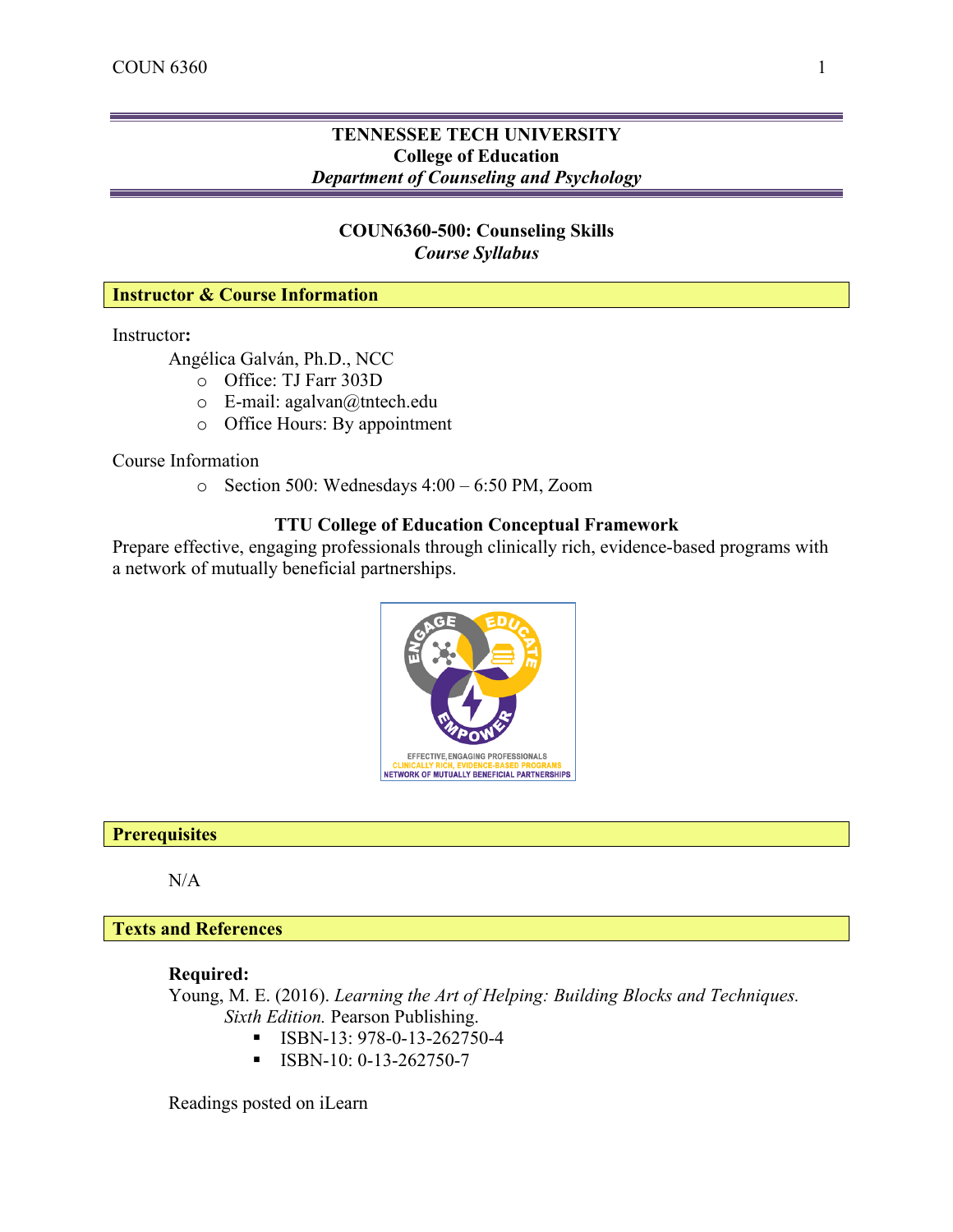Theravue online skill building system – Theravue.com

Tk20 assessment system

#### **Recommended:**

American Counseling Association (2014). *ACA code of ethics*. Author

Bannik, F. (2006). *1001 Solution-focused questions*. Norton.

Erford, B. T. (2015). *40 techniques every counselor should know*. Pearson.

- Kottler, J. A., & Carlson, J. (2009). *Creative breakthroughs in therapy: Tales of transformation and astonishment.* Wiley.
- Rubin, L. B. (2004). *The man with the beautiful voice: And more stories from the other side of the couch.* Beacon Press.

Skovholt, T. (2012*). Becoming a therapist: On the path to mastery*. Wiley.

Yalom, I.D. (2009). *The gift of therapy: An open Letter to a new generation of therapists and their patients.* Harper.

#### **Assigned Readings:**

o All assigned readings are outlined on the Course Calendar of this syllabus.

#### **Course Description**

COUN6360. Counseling Skills. Preparation for supervised counseling practicum. Students are taught a conceptual model for the counseling process. Exercise in self-awareness and skills for the stages of the helping relationship. (3 credit hours)

**IDEA Essential and Important Learning Objectives Associated to this Course**

- 1. Learning to apply course material (to improve thinking, problems solving, and decisions)
- 2. Developing specific skills, competencies, and points of view needed by professionals in the field most closely related to this course.
- 3. Learning to apply knowledge and skills to benefit others or serve the public good.

**Course CACREP Objectives/Student Learning Outcomes**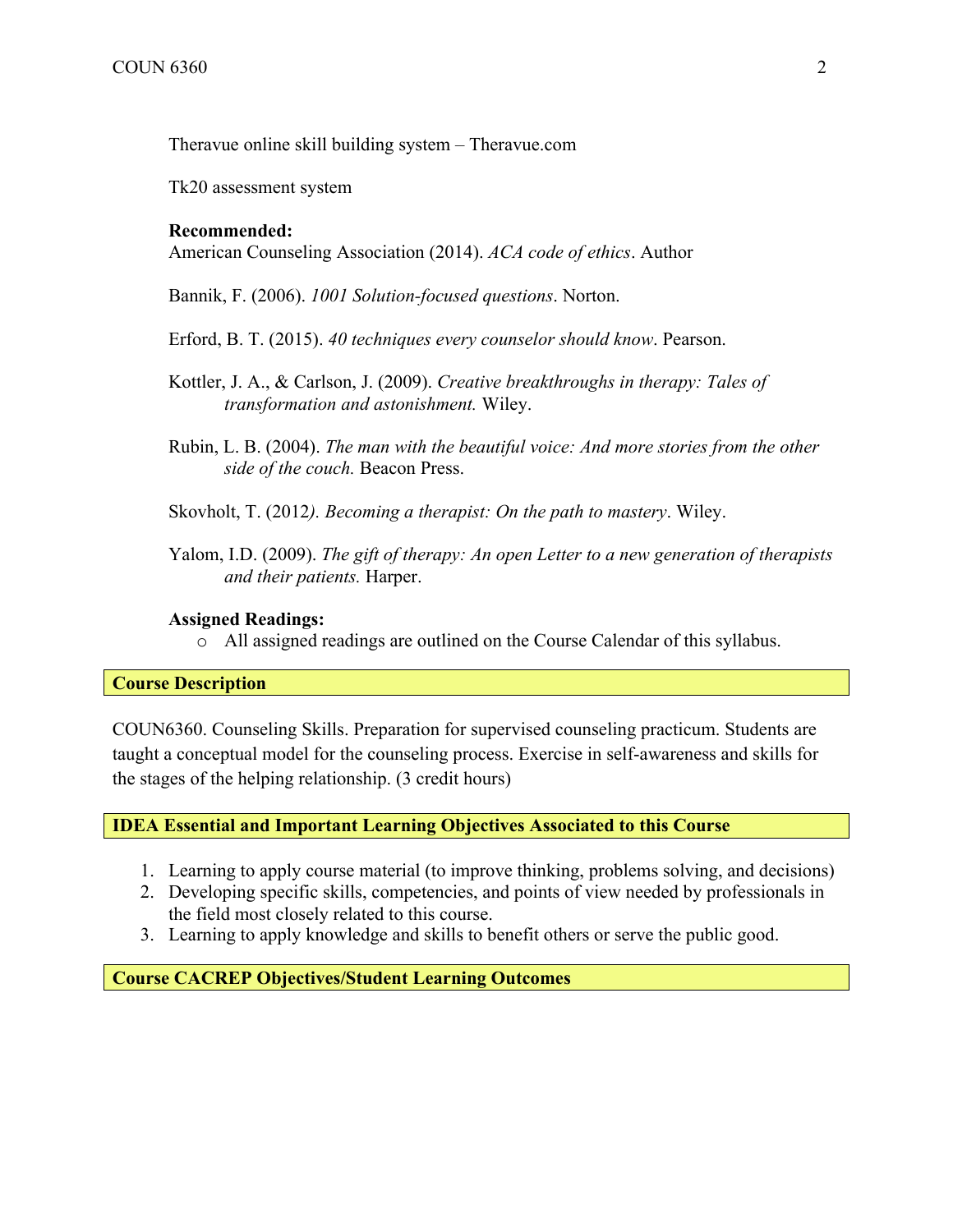| <b>Standard</b>                          | <b>Content/Reading</b>       | <b>Formative Assessment</b> | <b>Summative Assessment</b>   |  |  |
|------------------------------------------|------------------------------|-----------------------------|-------------------------------|--|--|
|                                          | <b>Professional Identity</b> |                             |                               |  |  |
| 2.F.5.f                                  | Young, M. E. (2016)          | Quizzes, CCS-Rs,            | Final CCS-R Evaluation        |  |  |
| counselor                                | Chapters 1-3 and             | <b>Baseline and Midterm</b> |                               |  |  |
| characteristics and                      | Lectures                     | Recording, Theravue         |                               |  |  |
| behaviors that                           |                              | Recordings                  |                               |  |  |
| influence the                            |                              |                             |                               |  |  |
| counseling process                       |                              |                             |                               |  |  |
| 2.F.5.g.                                 | Young, M. E. (2016)          | Quizzes, CCS-Rs,            | <b>Final CCS-R Evaluation</b> |  |  |
| essential                                | Chapters 4-12 and            | <b>Baseline and Midterm</b> |                               |  |  |
| interviewing,                            | Lectures                     | Recording, Theravue         |                               |  |  |
| counseling, and case                     |                              | Recordings                  |                               |  |  |
| conceptualization                        |                              |                             |                               |  |  |
| skills                                   |                              |                             |                               |  |  |
| <b>Clinical Mental Health Counseling</b> |                              |                             |                               |  |  |
| 5.C.3.b                                  | Young, M. E. (2016)          | Self-Assessment             | Final CCS-R Evaluation        |  |  |
| techniques and                           | Chapters 1-12 and            | Reflection Papers,          |                               |  |  |
| interventions for                        | Lectures                     | Quizzes, CCS-Rs,            |                               |  |  |
| prevention and                           |                              | <b>Baseline and Midterm</b> |                               |  |  |
| treatment of a broad                     |                              | Recordings, Theravue        |                               |  |  |
| range of mental                          |                              | Recordings                  |                               |  |  |
| health issues                            |                              |                             |                               |  |  |
| <b>School Counseling</b>                 |                              |                             |                               |  |  |
| 5.G.3.f. techniques                      | Young, M. E. (2016)          | Self-Assessment             | Final CCS-R Evaluation        |  |  |
| of personal/social                       | Chapters 1-12 and            | Reflection Papers,          |                               |  |  |
| counseling in school Lectures            |                              | Quizzes, CCS-Rs,            |                               |  |  |
| settings                                 |                              | <b>Baseline and Midterm</b> |                               |  |  |
|                                          |                              | Recordings, Theravue        |                               |  |  |
|                                          |                              | Recordings                  |                               |  |  |
| $5.G.3.h.$ skills to                     | Young, M. E. (2016)          | Self-Assessment             | <b>Final CCS-R Evaluation</b> |  |  |
| critically examine                       | Chapters 1-12 and            | Reflection Papers,          |                               |  |  |
| the connections                          | Lectures                     | Quizzes, CCS-Rs,            |                               |  |  |
| between social,                          |                              | <b>Baseline and Midterm</b> |                               |  |  |
| familial, emotional,                     |                              | Recordings, Theravue        |                               |  |  |
| and behavior                             |                              | Recordings                  |                               |  |  |
| problems and                             |                              |                             |                               |  |  |
| academic                                 |                              |                             |                               |  |  |
| achievement                              |                              |                             |                               |  |  |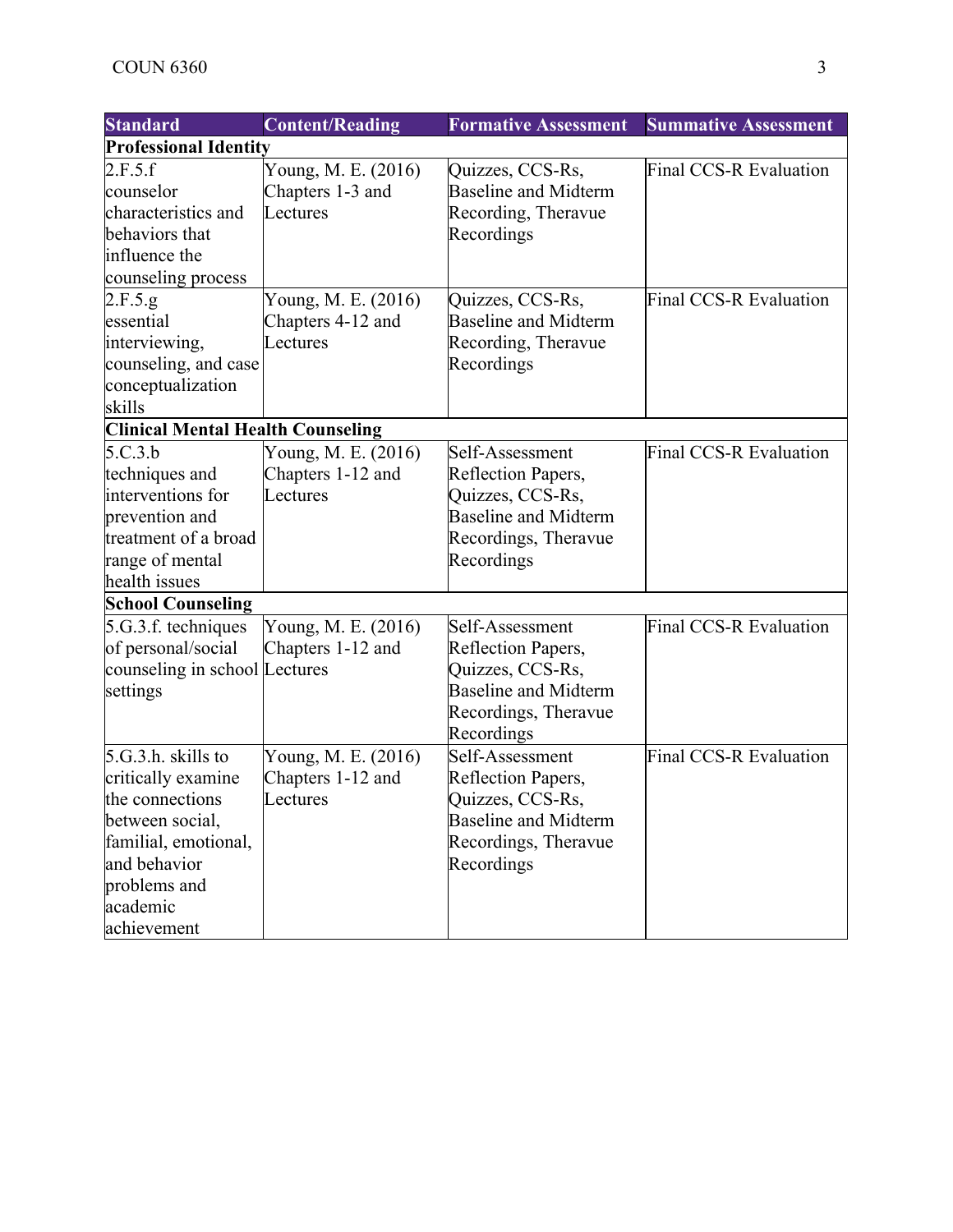# **Counseling Skills Development Chart** Tier<sub>1</sub> •Counselin g Skills\*  $\bullet$  Tier 2 • Practicum  $\bullet$  Tier 3 • Internships

Tier 1: Counseling Skills (COUN 6360): Learning the basic counseling skills for helping through role-plays.

Tier 2: Practicum (COUN 6800): Learning how to implement counseling techniques with real clients primarily through shadowing professionals. In addition, practicum includes faculty and on-site supervision.

Tier 3: Internship I & II (COUN 6820 & 6821): Performing counseling techniques with real clients under faculty and on-site supervision.

# **Student Responsibilities**

The following dispositions summarize the responsibilities accepted by the student participating in this course. Counseling and Psychology Graduate Program Information

- 1. **Scholarship** (mastery in coursework and competency in application)
- 2. **Responsibility** (acceptance of ownership of personal, academic, and professional development and behavior)
- 3. **Respect for Diversity** (recognition of the needs and values of individuals)
- 4. **Effective Communication** (ability to communicate clearly verbally and in writing, and to accept new ideas and constructive feedback)
- 5. **Reflection** (ability to asses one's own decision-making process and recognize consequences of behavior)
- 6. **Professional Behavior** (recognition of ethical, legal, and professional standards of conduct)
- 7. **Critical Thinking** (capability for critical thinking and real world problem-solving)

**Major Teaching Methods**

Instruction will consist of synchronous learning via Zoom including lectures, demonstrations, and small group supervised breakout role-plays with feedback as well as reflections, writing assignments, and Theravue practice videos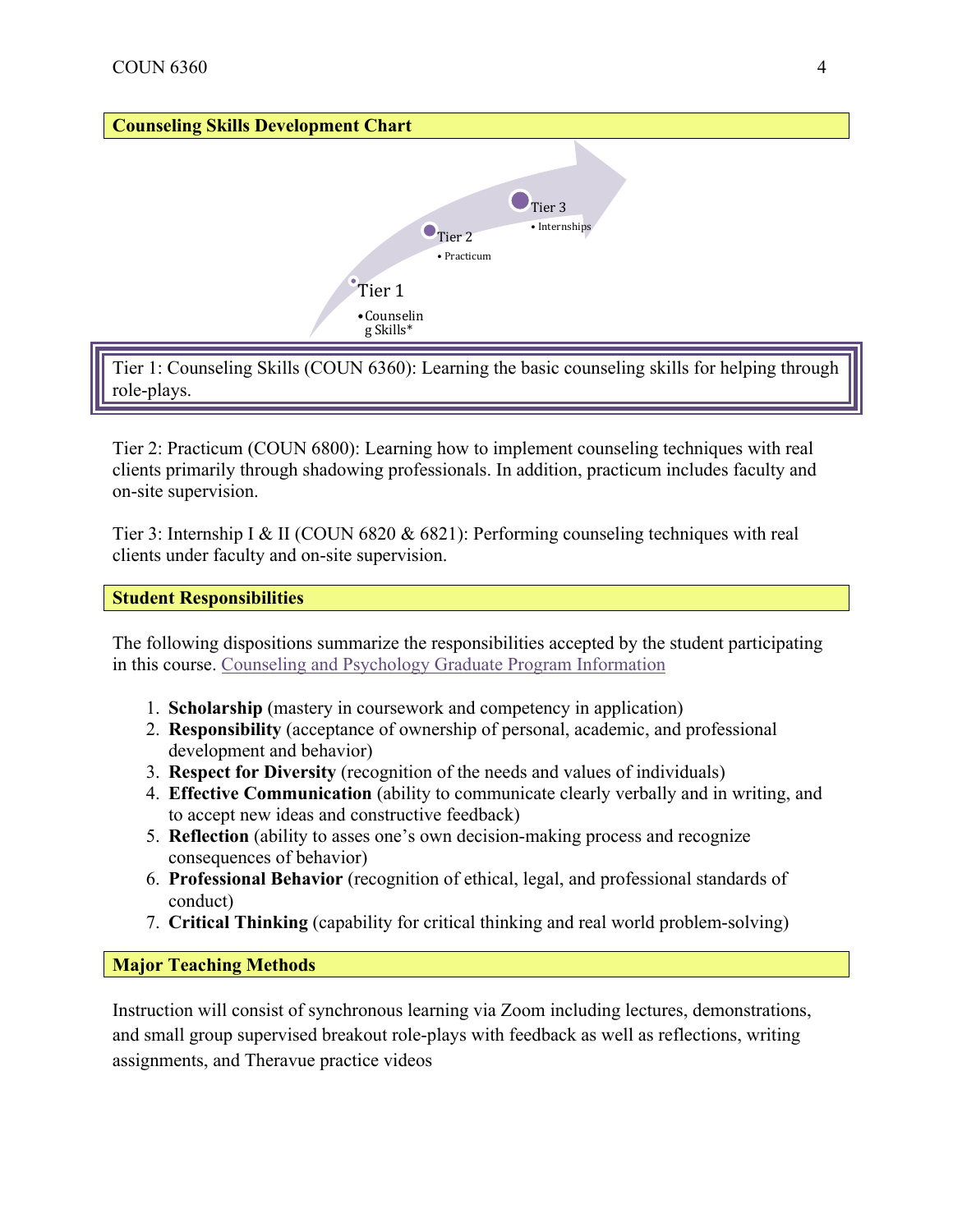Students are required to log on to Zoom at the designated class time, keep their video camera on during the entire class, and have the capability to use a microphone. Attending class without video is not an acceptable option.

#### **Special Instructional Platform/Materials**

#### **Instructional Materials**

- A. iLearn
- B. laptop/computer with camera and speakers
- C. Tk20

TTU's College of Education uses Tk20, a comprehensive data and reporting system to improve our processes, manage student transition points, and track key assessments in program coursework. All students, regardless of affiliated major and college, enrolled in courses requiring Tk20 must purchase an account and submit the appropriate coursework. Failure to purchase Tk20 can result in a zero for Tk20 assignments and/or final course grade reduced a full letter. The one-time-only system cost is \$142.85 at the university bookstore, and your account is valid for seven years. You will be asked to access Tk20 for a variety of tasks, including coursework, advisement, field/clinical experiences, portfolios, and key program assessments. Access the  $TTU$  Tk20 website for more details.

#### **Topics to Be Covered:**

- 1. Helping as a Personal Journey
- 2. The Therapeutic Relationship
- 3. Invitational Skills
- 4. Reflecting Skills: Paraphrasing
- 5. Reflecting Skills: Reflecting Feelings
- 6. Advanced Reflecting Skills: Reflecting Meaning and Summarizing
- 7. Challenging Skills
- 8. Assessment and Goal-Setting Skills
- 9. Change Techniques Part 1
- 10. Change Techniques Part 2
- 11. Evaluation, Reflection, and Termination
- 12. Skills for Helping Someone Who is Different

#### **Grading and Evaluation Procedures**

The following assessment procedures will be used to evaluate students' knowledge of the course.

**Evaluation and Assessment Procedures**

|          |                   |            | <b>Overall</b> |
|----------|-------------------|------------|----------------|
| Category | <b>Assignment</b> | Percentage | Category       |
|          |                   |            | Weight         |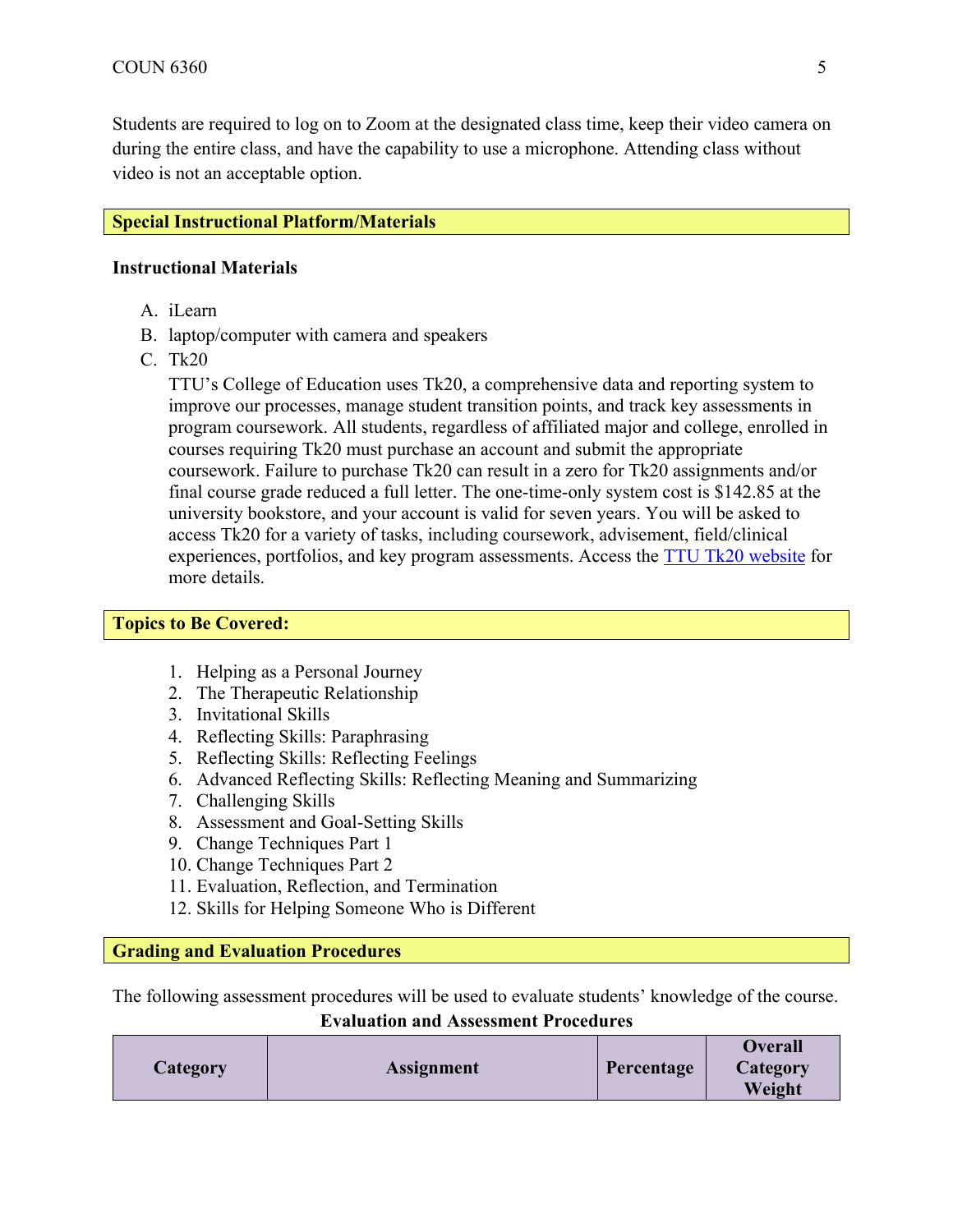| <b>Baseline</b>        | Baseline Pre-Recording CCS-R                           | $1\%$  |      |
|------------------------|--------------------------------------------------------|--------|------|
| Recording<br>Midterm   | Baseline Recording, First Reflection<br>Paper, & CCS-R | $2\%$  | 3%   |
|                        | Midterm Recording                                      | $12\%$ |      |
| Recording              | Midterm Transcription & Reflection                     | 12%    | 25%  |
| Final Recording        | <b>CCS-R Self-Assessment</b>                           | $1\%$  | 40%  |
|                        | Final Recording                                        | 24%    |      |
|                        | Final Transcription & Reflection                       | 15%    |      |
|                        | <b>CCS-R Self-Assessment</b>                           | $1\%$  |      |
| <b>Chapter Quizzes</b> | <b>Chapter Quizzes</b>                                 | 20%    | 20%  |
| Theravue<br>Recordings | <b>Theravue Recordings</b>                             | 12%    | 12%  |
|                        | <b>Total</b>                                           |        | 100% |

All course requirements will be used to determine student's achievement of the course objectives listed under section "assignments and related policy" of this syllabus. All required assignments would be given a specific grade. Final course grades will incorporate the grading system as follows:

#### **Grading Scale**

|   | 93 -100      |
|---|--------------|
| B | $85 - 92$    |
| O | -84<br>$77-$ |
| Е | $-76$<br>69  |
| F | <68          |

A grade of an A or B demonstrates Competency Skills level, while any grade C and below does not. In addition, a grade of an "I" is given only when a valid rationale for such a grade is presented and terms for completion of the course are agreed upon.

\*\*\*Students **must** receive at least a B in this class in order to enroll into COUN 6800 Practicum. Individuals who do not make at least a B will be required to retake this course.

Furthermore, students must make at least a B on their final recording in order to proceed into Practicum and begin work with clients in the community and schools. Students who do not meet this standard will be required to review their performance, practice required skills, and re-record a comparable session.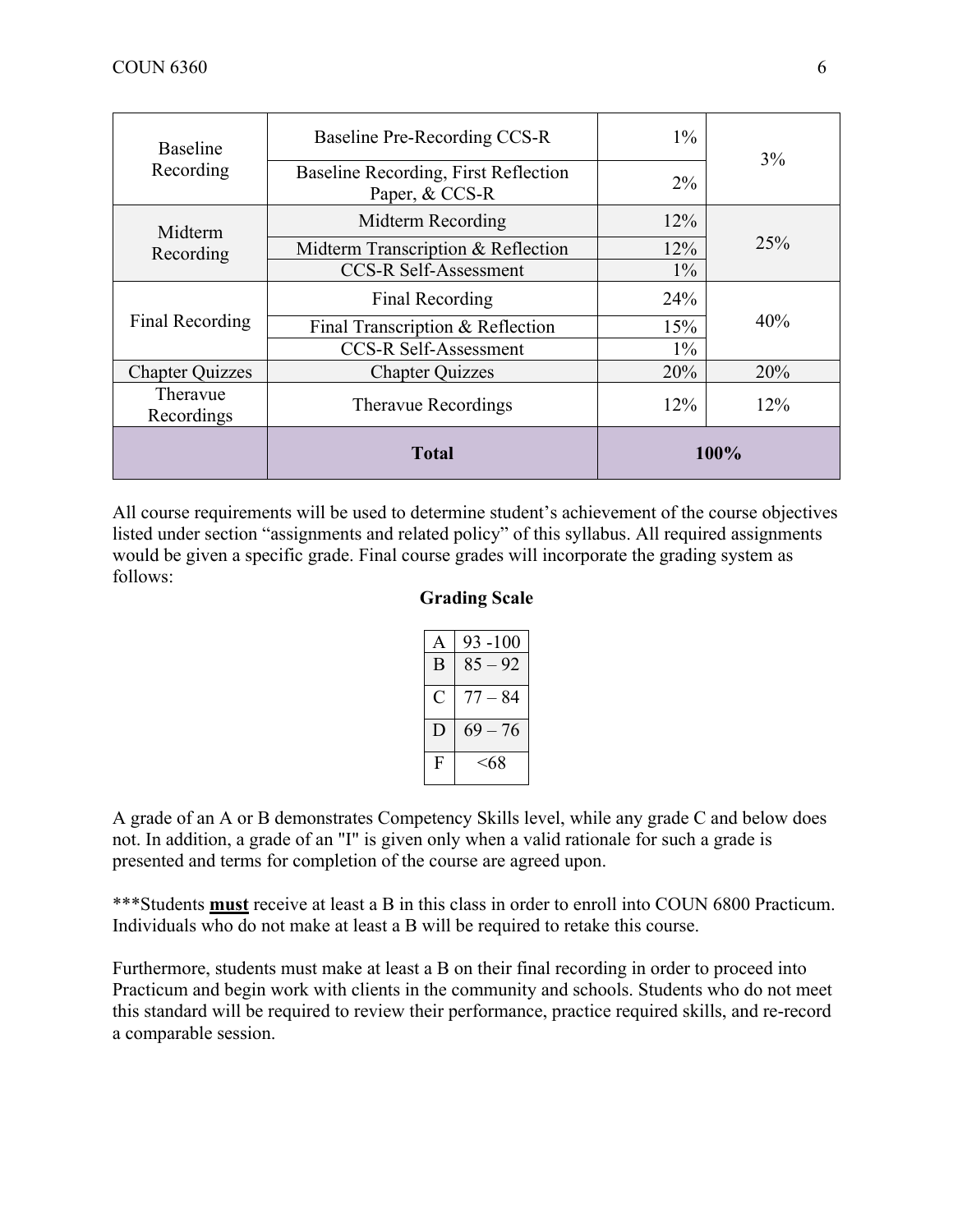#### **Late Assignments**

**All assignments should be completed on or before the announced due date.** Ten percent will be deducted for each day an assignment is late including weekend days. After three days, assignments will no longer be accepted, and the student will receive a zero on the assignment. It is the student's responsibility to ensure assignments are submitted on time. All submitted work is final. Your submissions should reflect your best professional effort.

#### **Assignment Format**

All assignments should be typed, double-spaced, 12-point Times New Roman font, and adhere to APA guidelines (*APA Publication Manual*, 7<sup>th</sup> ed.) including, title page, running head, quotations, in-text citations, references, etc. Points will be deducted for all assignments not meeting these standards.

#### **Additional Evaluation Areas**

This course emphasizes the development of essential fundamental counseling skills and professional behavior common, to a varying extent, to all counseling approaches. The skills and professional behaviors emphasized in this class are crucial to establishing and developing effective counseling relationships and professionalism. This focus is supported by research that continuously documents that effective counseling relationships are the most significant element of effective counseling. Thus, the primary evaluation of student performance in this course is videotapes of student counseling sessions in which students demonstrate the essential skills and professionalism necessary for effective counseling relationships and employment in the helping professions.

Students should also understand that developing the skills in this course is personally demanding and that their emotional stability will influence their ability to perform effectively and, thus, their success in this course. Below is a clarification of specific areas that may cause supervisors and course instructors concern during this training experience. Be clear that deficiencies in either area may result in not passing or being removed from this class. In addition, issues in either area may also initiate the student disposition process using the TTU Retention Policy.

- **Professional Behavior**: The Counseling Skills Class involves the simulation of actual counseling sessions seen in the mental health profession. It is imperative for students to behave, dress, speak, act or react in a professional manner at all times. Thus, students are expected to treat each other and the instructor with respect and to offer feedback that honestly represents their observations of the skills demonstrated by others in their skills groups.
- **Student Impairment:** During any class of this nature, it is feasible that some form of student impairment may surface during the training experience. If either the faculty or doctoral supervisors identify impairment, it will be brought to the student's attention. At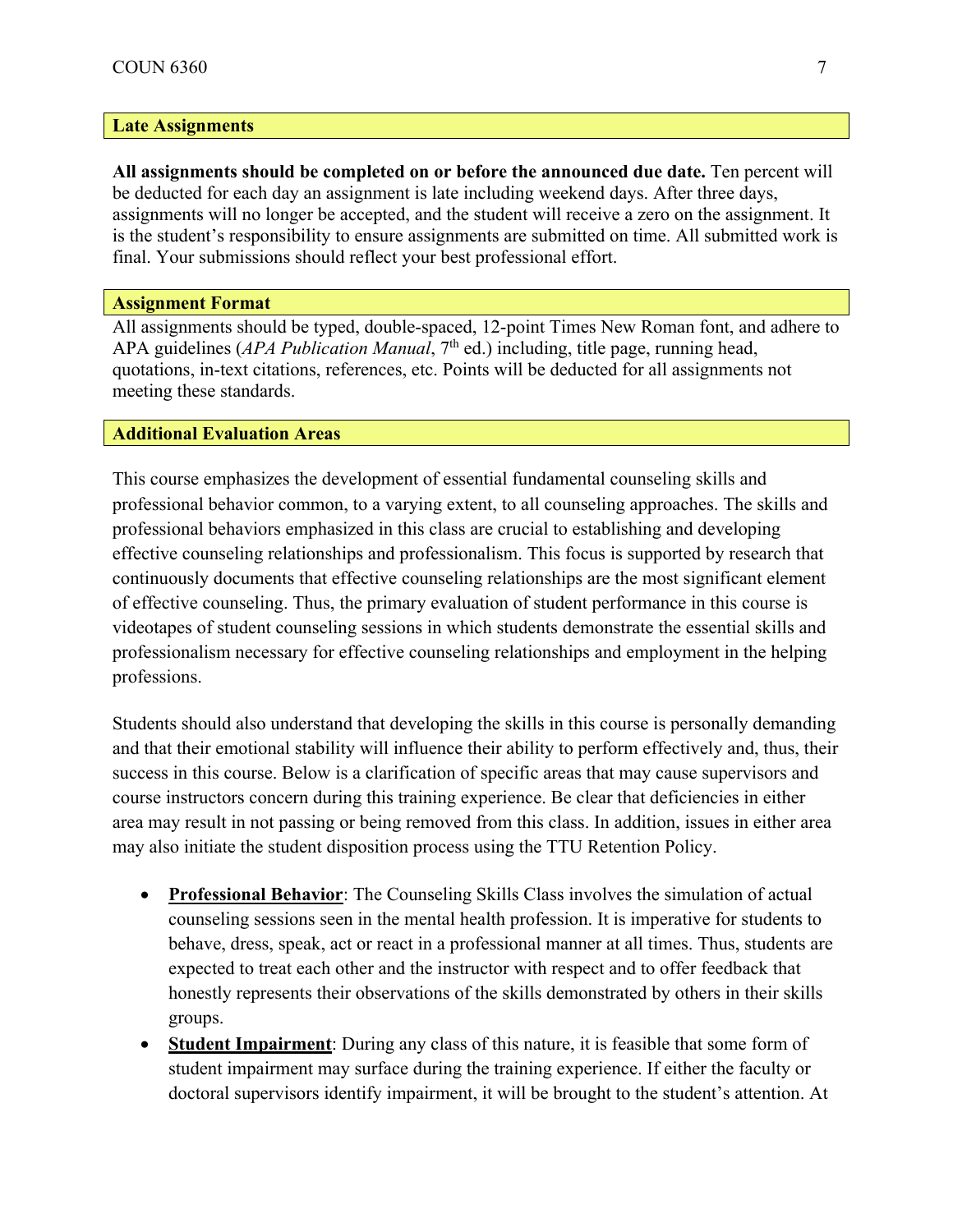that time a plan for remediation using the TTU Retention Policy will be put into effect. A definition of impairment is offered by the following:

- o Overholser and Fine (1990) indicated that impairment is evaluated in five areas: A serious deficit in any of the following:
	- 1. Factual knowledge
	- 2. Generic clinical skills
	- 3. Orientation-specific technical skills
	- 4. Clinical judgment
	- 5. Interpersonal attributes
- o Below is an operationalized definition of impairment for interpersonal attributes offered by Frame and Stevens-Smith (2005):
	- 1. Not being open, flexible, positive, and cooperative
	- 2. Not willing to accept and use feedback
	- 3. Not aware of impact on others
	- 4. Not willing to deal with conflict, accept personal responsibility, and express feelings effectively and appropriately

#### **Student Academic Misconduct Policy**  Tennessee Technological University Policy No. 217

Maintaining high standards of academic integrity in every class at Tennessee Tech is critical to the reputation of Tennessee Tech, its students, alumni, and the employers of Tennessee Tech graduates. The Student Academic Misconduct Policy describes the definitions of academic misconduct and policies and procedures for addressing Academic Misconduct at Tennessee Tech. For details, view the Tennessee Tech's Policy 217 – Student Academic Misconduct at Policy Central.

#### **Attendance Policy**

Attendance, on time arrival, and video capabilities are expected and of the utmost importance in a class of this nature. If you foresee missing more than one class over the course of the semester, please see me. *Arriving late or leaving early is a disruption to the entire class; therefore, I ask that all candidates inform their classmates and myself if they are required to leave early or arrive late.* You are responsible for making sure you receive the necessary assignments and class notes you miss.

#### **Class Participation**

Participation in class is essential to the value of the learning experience within this course. Preparation for class should include reading, reflecting, and actively engaging in class discussions. Candidates are expected to participate in practice counseling sessions, as either a counselor, client, or observer throughout the class meetings. A student's grade may be affected negatively by low participation. In particular, the instructor will evaluate students' participation on the basis of the following criteria.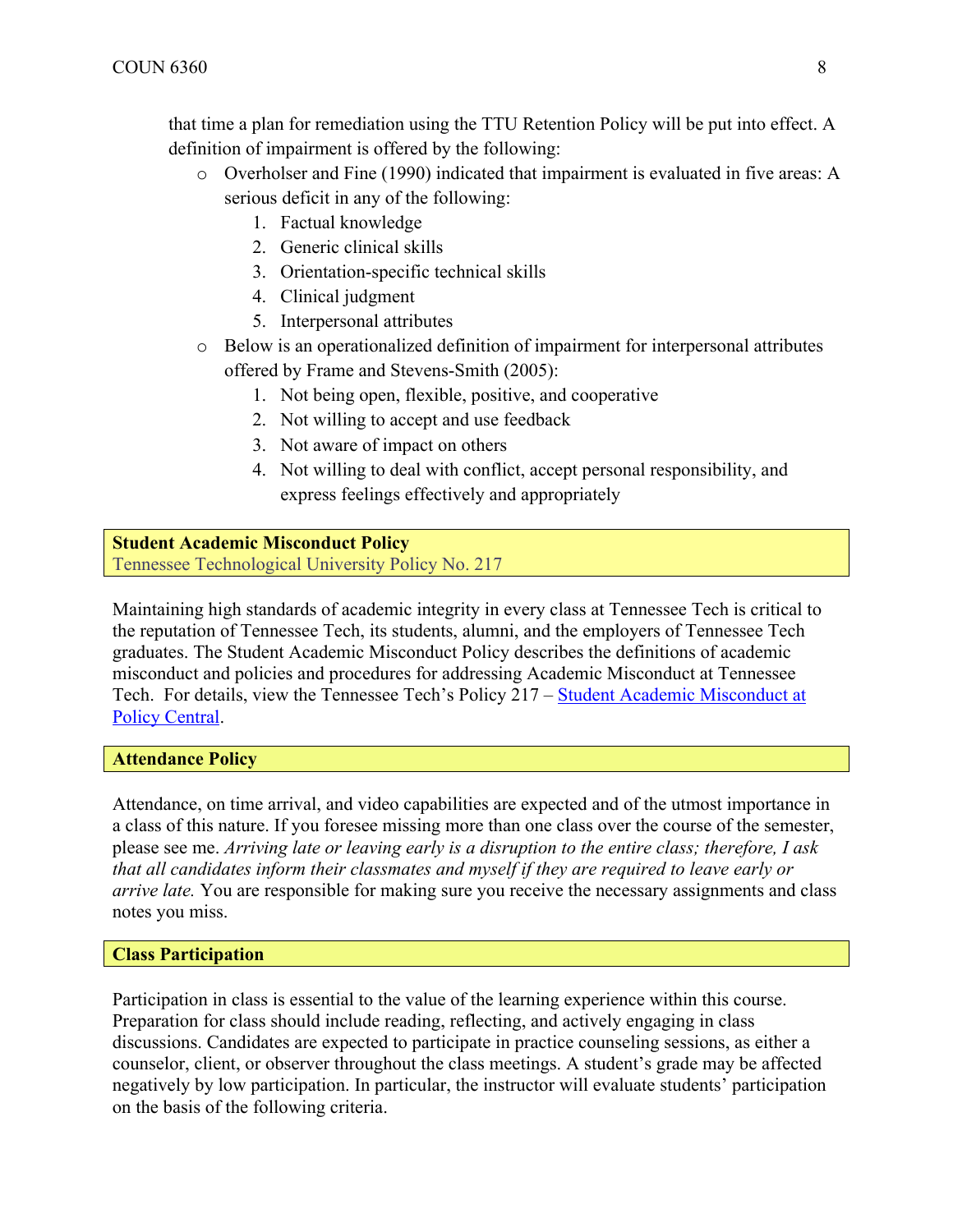- a) Frequency and accuracy of feedback. Feedback should illustrate an understanding of the concepts presented in assigned readings and course lectures. Nonobjective feedback that does not address issues illustrated in the role-played counseling sessions will not be considered accurate.
- b) Openness to feedback. Students' participation should illustrate a desire to seek and hear feedback. Students who make specific requests for feedback regarding their skills, interpersonal impact in role-plays as a counselor, effectiveness as a skills group member during feedback exchange, and developing counseling style illustrate openness to feedback.
- c) Implementation of feedback. Students' role-plays should illustrate the implementation of supervisor feedback.
- d) Willingness to participate as a counselor or as a client (see parameters for participation as a client above).

## **Assignments and Related Policy**

#### **A) Reading Assignments**

Students are expected to complete all reading assignments per the Course Schedule.

## **B) Role Plays**

Role-plays in the classroom setting are essential to simulate the counseling experience and represent counseling sessions. Role-plays will be performed in dyads, in front of the class or in skills groups. In role-plays, it is necessary for students to function as both the client and the counselor. To simulate accurately the content, verbal, and nonverbal behaviors of the client in a counseling session, students may use but are not required to use scenarios based on personal experiences. The types of issues appropriate for role-plays will be discussed in detail in class. These types of experiential learning afford students the opportunity to self-observe skill development as well as receive feedback from both the instructor and peers. Please note the following:

- 1. Information shared during role-plays is considered strictly confidential. Students are not to discuss role-plays outside of class with members of the class or with anyone not in class. Breach of role-play confidentiality is regarded very seriously and may result in an administrative withdrawal from the class.
- 2. As a counselor-trainee, students are not providing personal counseling or therapy.
- 3. In order to keep classroom exercises within the boundaries of an academic experience and not move into the realm of personal counseling, students are strongly encouraged not use current personal issues that disclosure to the group may cause embarrassment or unnecessary emotional distress to themselves or others.

#### **C) Outside Class Practice Sessions**

All students are encouraged to connect with other class members to practice skills in addition to class skills group time. These sessions should focus on applying feedback received in class.

#### **D) Recording Portfolio, Transcriptions, & Self-Evaluations**

Three video tapings are required of each student: (1) a baseline recording against which progress can be measured (15 minutes) and reflection; (2) a mid-term recording, transcription, and self-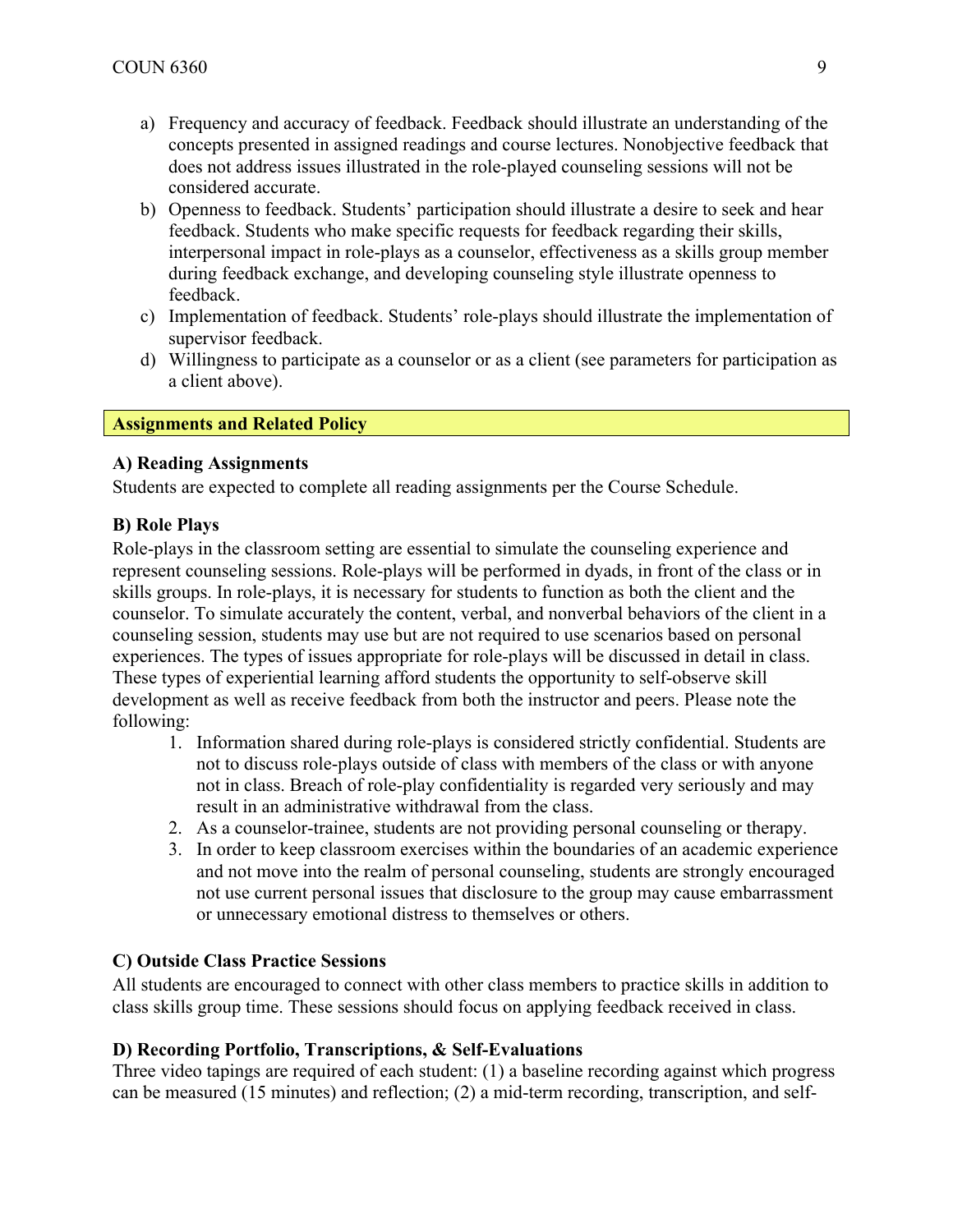assessment (20 to 25 minutes) in which all specific skills covered to date are demonstrated; (3) a final exam recording, transcription, and self-assessment (20 to 25 minutes) in which all specific skills covered over the semester are demonstrated. Recordings that are not clearly audible will not be reviewed and will be returned without credit. Videos should be submitted via a YouTube link. See supplemental instructions posted on iLearn for directions on submitting via YouTube.

**i. Baseline Pre-Recording Online Self-Assessment.** During the first class, students will complete a self-assessment of the CCS-R. More details will be provided in class. Students will receive credit for completing the self-assessment. The initial selfassessment *must be taken before* the baseline recording video.

**ii. Baseline Recording, Reflection Paper, & CCS-R Self-Assessment.** For the baseline recording, students are required to record him or herself performing a mock counseling session with a volunteer (friend, family member, classmate) for about 15 minutes. Please see the course schedule for when this session is due. In this mock session, the student should ask the "client" to present a concern that would be realistic for counseling. While this presenting problem may be based on the volunteer's personal experience, it is advised that the volunteer understand that the recording will not be confidential. Before recording the session, the student is required to have the volunteer sign the Permission to Record form attached posted on iLearn. In addition, students should evaluate their counseling skills based on the Counseling Competencies Scale-Revised (CCS-Revised; posted on iLearn). The baseline recording should exhibit what the student's initial beliefs are about how counseling skills should be displayed. Therefore, students must have their own recording device for this particular assignment.

Students will also complete a reflection paper based upon the baseline recording. The assignment should be between one and two pages (two-page maximum) and answer the questions below:

- 1. What are your goals for the semester?
- 2. Answer the following SWOT questions:
	- Strengths What do you perceive as your strengths as they pertain to this course and skill set?
	- Weaknesses What do you perceive as areas for growth or needed improvement coming into this course?
	- Opportunities What do you perceive as opportunities in this course to help you become the professional that you desire?
	- Threats What do you perceive as threats towards your learning and professional development?
- 3. The numerical and letter grade that the student is striving for this semester (e.g., 95-A) and a description of how you will obtain it throughout the semester.
- 4. How you plan on participating with Angélica to make the related IDEA objectives below be achieved within this course?
	- **Learning to apply course material (to improve thinking, problem solving, and decisions).**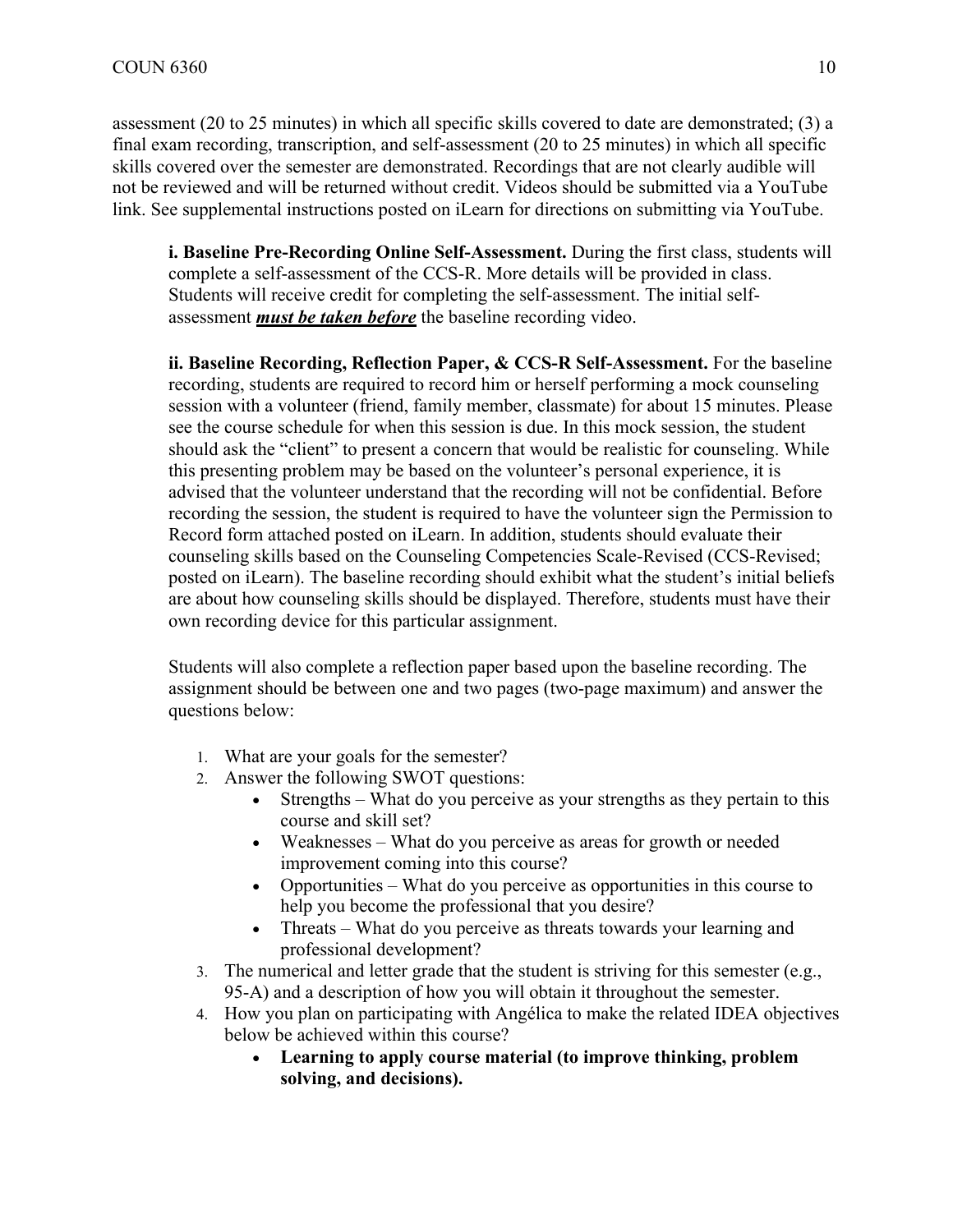- **Developing specific skills, competencies, and points of view needed by professionals in the field most closely related to this course.**
- **Learning to apply knowledge and skills to benefit others or serve the public good.**

#### **iii. Mid-Term Recording, Transcription, & CCS-R Self-Assessment.**

At mid-term students must submit a 20 to 25-minute videotape of a counseling session (please see course calendar – more details will be provided in class). This recording will occur in the counseling lab. The recording will be submitted with a verbatim transcription of the session's content. In this transcript, the student will identify the skill they used in each exchange. Please see example posted in iLearn. At the end of the transcript, students should attach a one to two-page summary and evaluation of the session. This document should include:

- 1. A brief summary of the session.
- 2. A statement of the session's strengths with references to statements in the transcript that demonstrate these strengths.
- 3. A statement of session's weaknesses that references statements in the transcript that demonstrate these areas for improvement.
- 4. How do you think you are doing with learning to apply course material (IDEA objective 1), developing specific skills and competencies (IDEA objective 2), and learning to apply knowledge and skills to benefit others or serve the public good (IDEA objective 3) at this point in the semester?

The course instructor working with the class will grade the recording using the CCS-R. The recording must include all of the skills learned up to this point in the course. To provide a self-assessment, students are required to complete the CCS-R based on their recording and submit the evaluation with their mid-semester recording and transcription. More details on the online assessment will be provided in class. *\*\*\*Students who do not initially demonstrate each skill set to the satisfaction of the course instructor in the Midterm Recording will be required to review their performance, practice required skills, and re-record a comparable session.*

## **iv. Final Recording, Transcription, & CCS-R Self-Assessment**

At the conclusion of the semester students must submit a 20 to 25-minute recording of a counseling session, completed at a scheduled time (please see course calendar – more details will be provided in class). A complete transcript of the session's content will accompany this recording. In addition, in the transcript, the student will identify the skill they used in each exchange. In the transcript margins students should offer, when appropriate, counseling responses that they wished they had made but did not. These statements will be considered in the evaluation of recordings that are marginally satisfactory. In other words, highly effective statements may provide evidence to pass recordings that are questionable passes. These statements will not influence the evaluation of recordings that are clearly unsatisfactory.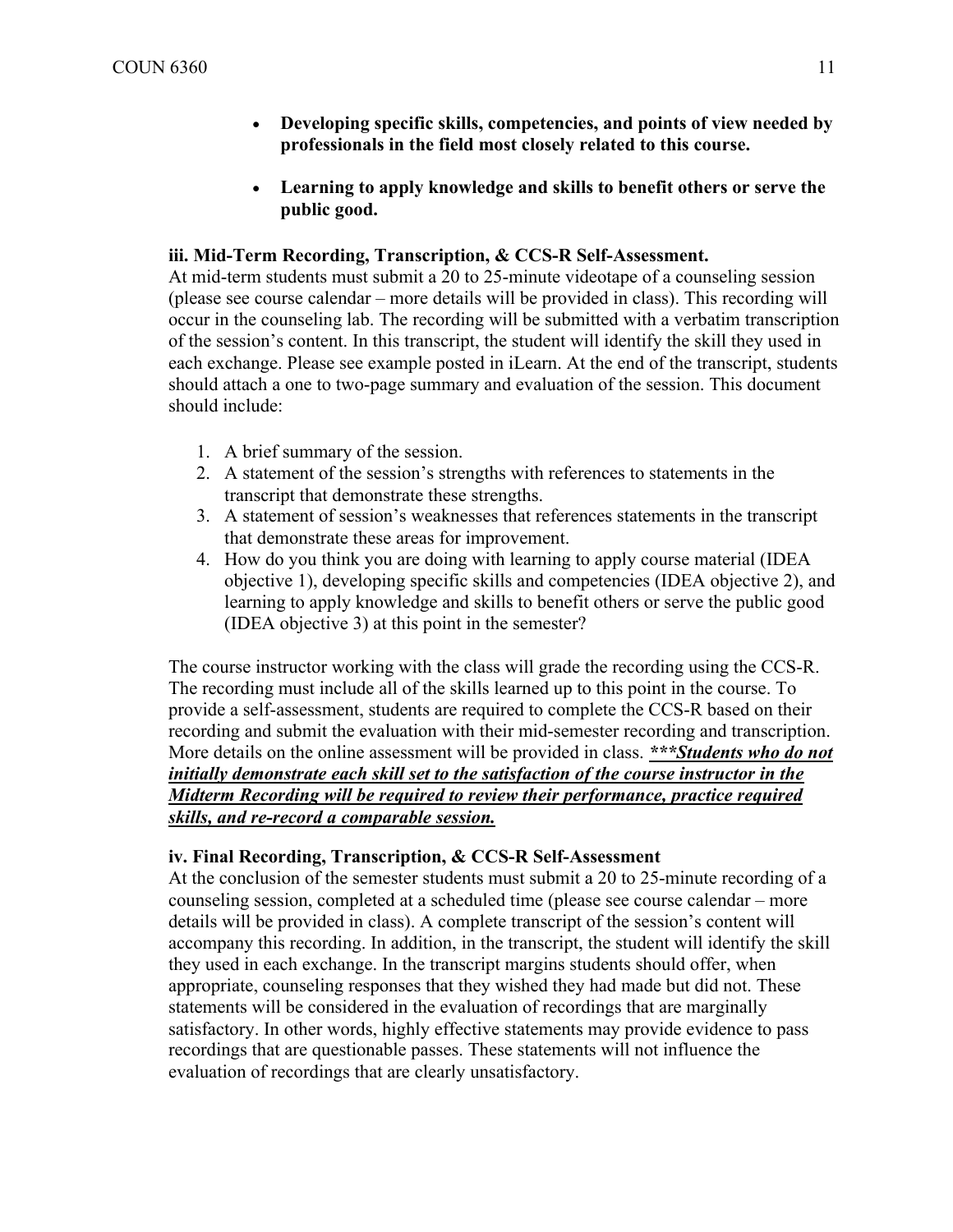At the end of the Final Transcript, students should attach a summary and evaluation of the session that includes their final thoughts on the semester. This 2 to 3-page summary should include:

- 1. A brief summary of the session.
- 2. A statement of the session's strengths with references to statements in the transcript that demonstrate these strengths.
- 3. A statement of the session's weaknesses that references statements in the transcript that demonstrate these areas for improvement.
- 4. Review your Baseline Reflection paper. What stood out to you from the SWOT? What are three things you thought you did well this semester (specifically from your sessions). What is one thing you would have liked to have done differently this semester?
- 5. What are your goals/objectives for Practicum?
- 6. The main IDEA objectives for this course were: 1) Learning to apply course material (to improve thinking, problem solving, and decisions), 2) Developing specific skills, competencies, and points of view needed by professionals in the field most closely related to this course, and 3) Learning to apply knowledge and skills to benefit others or serve the public good. Explain how you participated with me (Angélica) in contributing to the successful accomplishment of these objectives this semester.

The course instructor will grade the recording using the Counseling Skills Scale-Revised (CCS-R). To provide a self-assessment, students are required to complete the CCS-R based on their recording and submit the evaluation with their final recording and transcription. More details on the online assessment will be provided in class. Students will submit this assignment to iLearn and Tk20.

\*Students must receive at least a B on their final recording to proceed into Practicum. Students who do not meet this standard will be required to review their performance, practice required skills, and re-record a comparable session.

# **E) Chapter Quizzes**

Students will complete online quizzes on chapters from the Young (2016) textbook. These quizzes will test your knowledge of the individual chapter's content. Quizzes must be completed before the start of class in which we will discuss the material. See the course calendar for more details.

## **F) Theravue**

Students are required to complete Theravue modules as specified on the course calendar. Each module has three client video vignettes, which the student will record a video response and answer required questions.

## **Class Plan by Weeks or Days**

Please see Course Schedule at the end of the Syllabus.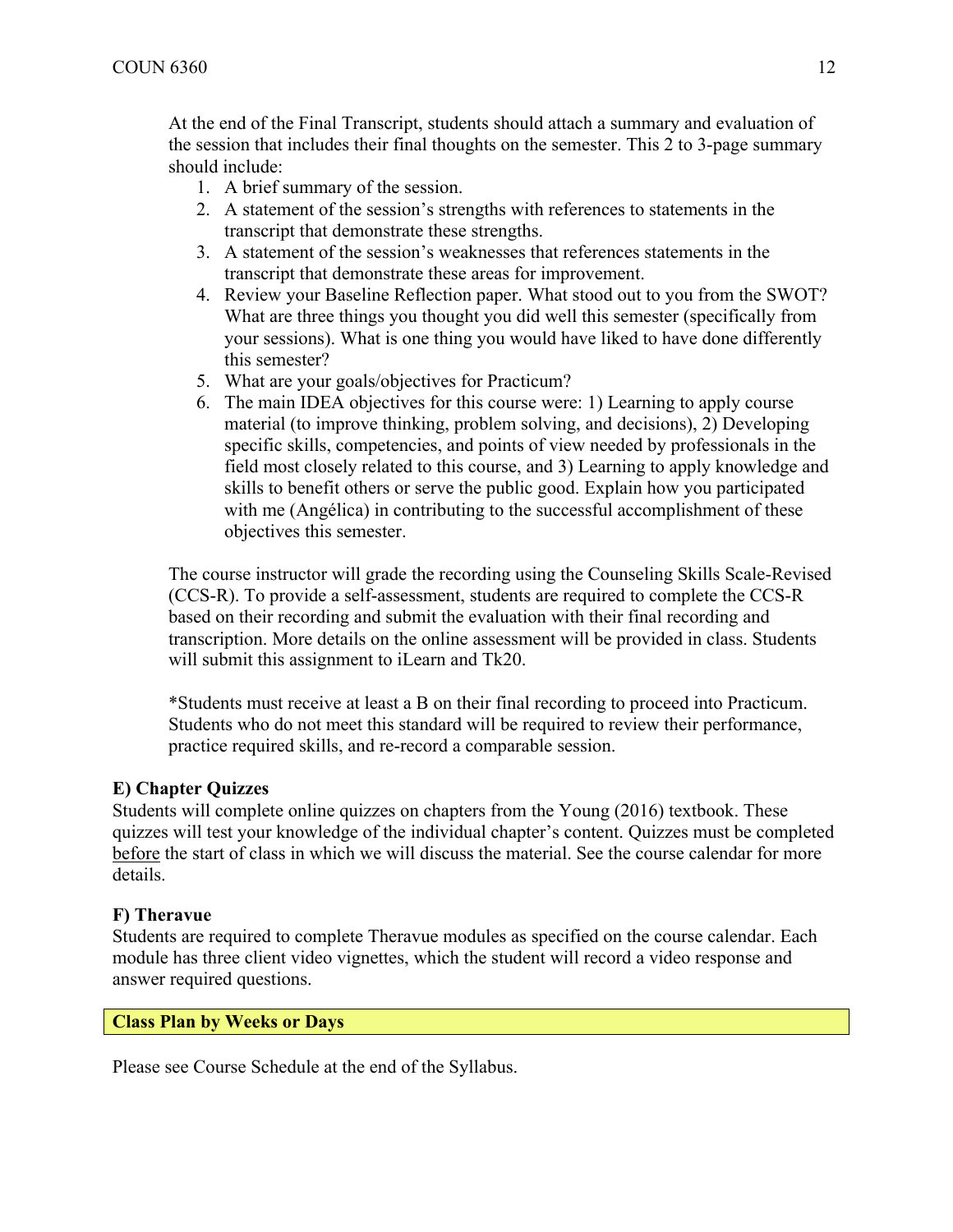# **Disability Accommodation**

Students with a disability requiring accommodations should contact the Accessible Education Center (AEC). An Accommodation Request (AR) should be completed as soon as possible, preferably by the end of the first week of the course. The AEC is located in the Roaden University Center, Room 112; phone 931-372-6119. For details, view the Tennessee Tech's Policy 340 – Services for Students with Disabilities at Policy Central.

**Flexibility Statement**

The aforementioned requirements, assignments, policies, evaluation procedures, etc. are subject to change. Students' experiences and needs, as well as emerging knowledge and competencies will be used to modify the course syllabus. **I am happy to meet with you and discuss ways you can be more successful**.

## **COVID-19 University Protocols**

- 1. Each student must take personal responsibility for knowing and following the university's COVID-19 protocols. Students are expected to follow all COVID-19 directives published by Tennessee Tech on its official COVID-19 webpage: www.tntech.edu/covid19.
- 2. As conditions related to the pandemic change, the university's COVID-19 protocols are also likely to change. Students are expected to monitor the university's official COVID-19 webpage to stay up to date on all university COVID-19 protocols.
- 3. If the university's COVID-19 protocols include the wearing of face coverings inside campus facilities, then face coverings must be worn covering the mouth and nose. Protocols will apply to all vaccinated and unvaccinated individuals.
- 4. Students who refuse to comply with university protocols will be reported to the Tennessee Tech Dean of Students.
- 5. Students should direct all requests for excused class absences related to COVID-19 to Tennessee Tech's Health Services by following the student link at the following website: www.tntech.edu/covid19/report.php. The Office of Student Affairs will provide notifications to faculty members of student absences and the expected length of the absence.
- 6. Students can get a COVID-19 vaccine on campus at Tech Health Services. Call ahead to schedule at (931) 372-3320. COVID-19 vaccines are given free of charge daily, as well as testing.
- 7. Per CDC guidelines, you are considered fully vaccinated:
	- · 2 weeks after your second dose in a 2-dose series, such as the Pfizer or Moderna vaccines, OR
	- · 2 weeks after a single-dose vaccine, such as Johnson & Johnson's Janssen vaccine.

#### **Course Schedule**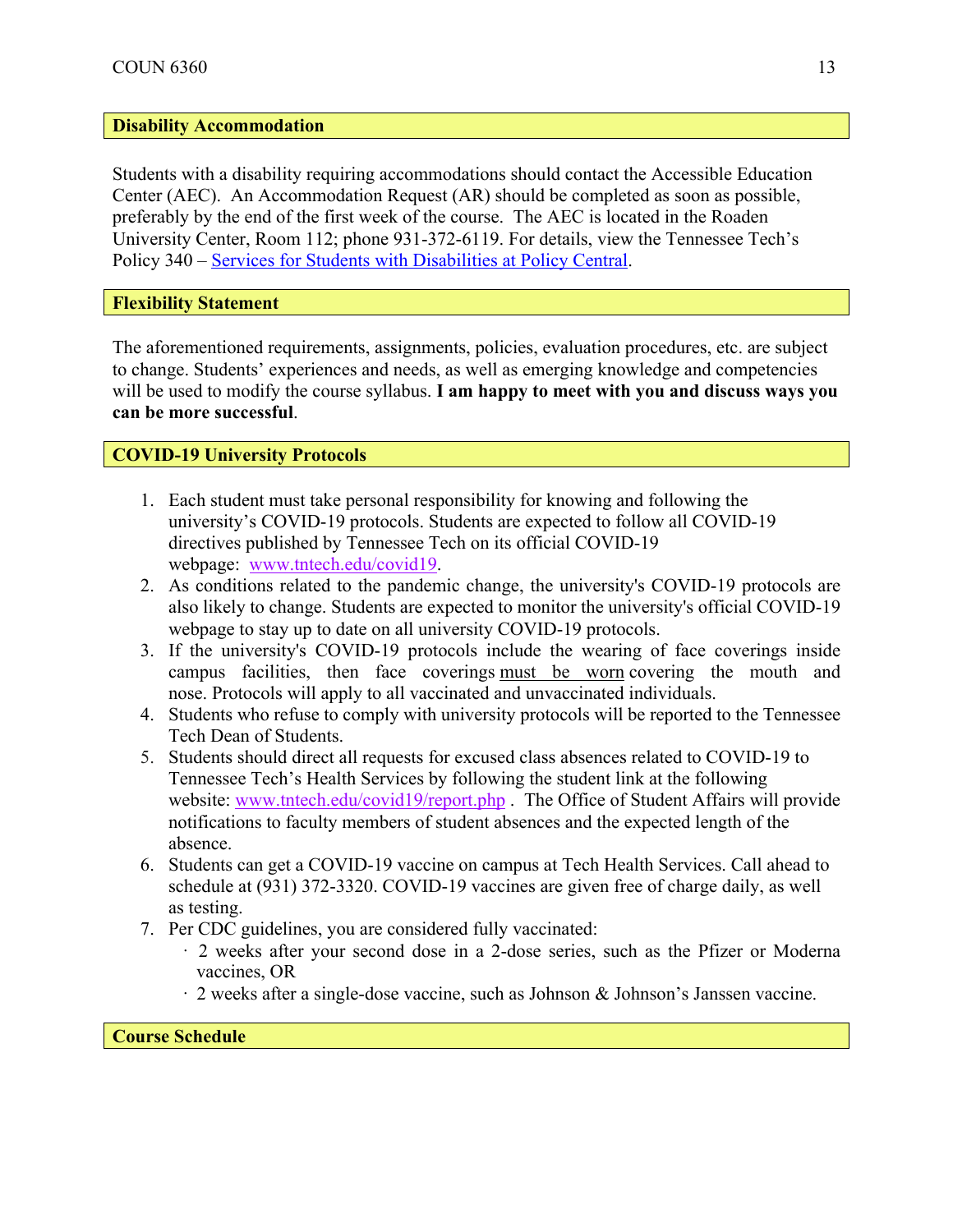| <b>COURSE SCHEDULE</b> |                                     |                                                                                                             |                                                                                                |            |
|------------------------|-------------------------------------|-------------------------------------------------------------------------------------------------------------|------------------------------------------------------------------------------------------------|------------|
|                        | <b>COUN 6360: COUNSELING SKILLS</b> |                                                                                                             |                                                                                                |            |
| <b>Class</b>           | <b>Date</b>                         | Content                                                                                                     | <b>Assignments</b>                                                                             | Readings   |
|                        |                                     |                                                                                                             | (due by class time)                                                                            |            |
| $\mathbf{1}$           | 8/25                                | Introduction, Course Overview, and<br>Syllabus Review                                                       | <b>Confidentiality Agreement</b>                                                               | Syllabus   |
| $\overline{2}$         | 9/1                                 | Helping as a Personal Journey                                                                               | Baseline Pre-Recording Self-<br>Assessment                                                     | Chap. 1    |
|                        |                                     |                                                                                                             | <b>Chapter Quiz 1</b>                                                                          |            |
| $\mathfrak{Z}$         | 9/8                                 | Therapeutic Relationship                                                                                    | Baseline Recording, Reflection<br>Paper, & CCS-R                                               | Chap. 2    |
|                        |                                     |                                                                                                             | <b>Chapter Quiz 2</b>                                                                          |            |
| $\overline{4}$         | 9/15                                | <b>Invitational Skills</b><br>Reflecting Skills: Paraphrasing                                               | Chapter Quizzes 3 & 4                                                                          | Chaps. 3-4 |
|                        |                                     | Role Plays                                                                                                  | Theravue Module 1 - Empathy<br><b>Theravue Module 2 - Self</b><br>Disclosure                   |            |
| 5                      | 9/22                                |                                                                                                             |                                                                                                |            |
|                        |                                     | Reflecting Skills: Reflecting Feelings<br>Role Plays                                                        | Chapter Quiz 5<br>Theravue Module 3 - Open<br>Questions<br>Theravue Module 4 -<br>Paraphrasing | Chap. 5    |
|                        |                                     |                                                                                                             | Set-up individual recording<br>appointments for Mid-Semester<br>Recording                      |            |
| 6                      | 9/29                                | Advanced Reflecting Skills: Reflecting<br>Meaning & Summarizing<br>Role Plays                               | Chapter Quiz 6<br><b>Theravue Module 5 - Reflecting</b><br>Feeling                             | Chap. 6    |
| $\boldsymbol{7}$       | 10/6                                | Mid-Semester Recording AND Theravue Module 6 - Reflecting Meaning<br><b>Theravue Module 7 - Summarizing</b> |                                                                                                |            |
| 8                      | 10/13                               | <b>Fall Break - NO CLASS</b>                                                                                |                                                                                                |            |
| 9                      | 10/20                               | Challenging Skills<br>Role Plays                                                                            | (Midterm Recording,<br>Transcription, & CCS-R DUE)<br><b>Chapter Quiz 7</b>                    | Chap. 7    |
| 10                     | 10/27                               | Assessment and Goal-Setting<br>Role Plays                                                                   | <b>Chapter Quiz 8</b><br>Theravue Module 8 -<br>Confrontation                                  | Chap. 8    |